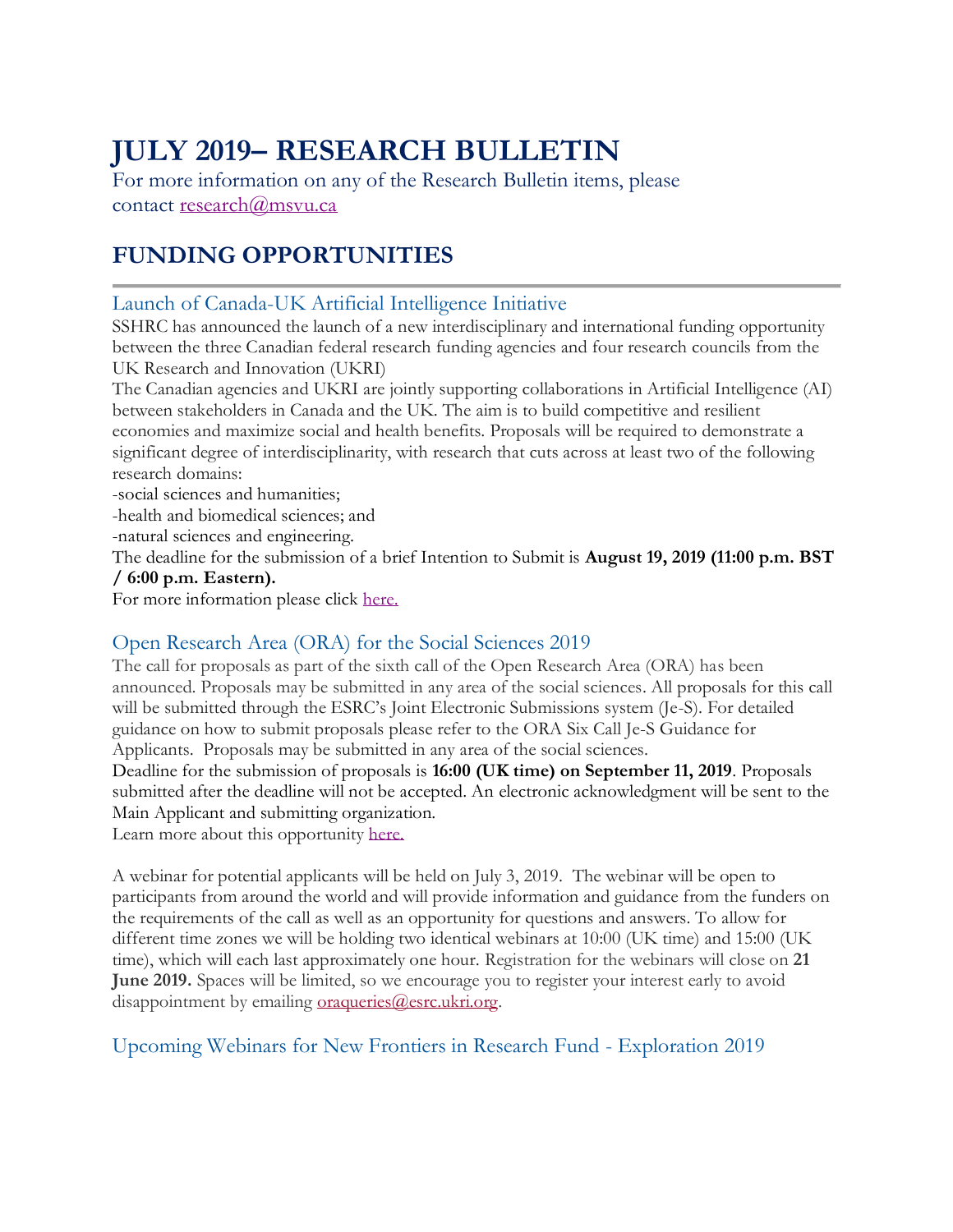The 2019 Exploration Competition of the New Frontiers in Research Fund (NFRF) will be launched July 3rd. Webinars will be hosted for applicants and research administrators at each stage. Links will be available publicly on our website approximately one hour prior to the start time The NOI stage webinars for applicants will be at the following dates and times (all times are eastern):

| July 9  | $1pm-3pm$   | English                                                              |  |
|---------|-------------|----------------------------------------------------------------------|--|
| July 10 | $10am-12pm$ | French                                                               |  |
| July 15 | $1pm-3pm$   | French                                                               |  |
| July 17 | $10am-12pm$ | English                                                              |  |
|         |             | For more information, please contact nfrf-fnfr@chairs-chaires.gc.ca. |  |

# **CALLS FOR PAPERS AND APPLICATIONS**

### Call for Presentation Proposals: Canadian Domestic Violence Conference

The Canadian Domestic Violence Conference 6 is a national showcase of ground-breaking grassroots initiatives that address intimate partner violence. This call for presentation proposals is for those working in the grassroots domestic violence movement: women's shelters, women's centres, Partner Assault Response (PAR) programs, men's treatment programs, family therapists, restorative justice facilitators, police, probation offices, crown prosecutors, judges, victim services officers, children mental health workers, child protection workers, addiction counselors, health care workers, clergy, educators and others engaged in direct service. Presentation proposals are also welcome from academics and government policymakers.

The CDVC6 committee is feminist, welcomes sharing diverse ideas, and selects presentations on the basis of the quality of the presentation proposal. Proposals can be accepted on their [website.](https://canadiandomesticviolenceconference.org/submissions)

### **EVENTS**

### The Effective Succesful Happy Academic

The MSVU Research Office is hosting workshops on **August 23, 2019**, featuring presentations from Bailey Sousa and Alex Clarke, the authors of the "How to be a Happy Academic". They move beyond 'tricks and tips' and task-based work solutions via a fully integrative core skills development model which builds on personal values, is oriented around good strategy, and consistently works towards success. Attendees can register for a half day (morning workshop or afternoon workshop) or a full day. Workshop summaries can be found on the**attached document.** Please click [here](https://www.eventbrite.ca/e/the-effective-successful-happy-academic-tickets-63869345933) for additional information and to register.

## **ANNOUNCEMENTS**

### Paid Parental Leave for Graduate Students and Postdoctoral Fellows Extended to 12 Months

It was recently [announced](http://www.nserc-crsng.gc.ca/NSERC-CRSNG/ProgramNewsDetails-NouvellesDesProgrammesDetails_eng.asp?ID=1074) that the duration of paid parental leave for graduate students and postdoctoral fellows supported by the agencies is being doubled. The maximum duration will be twelve months instead of six for all new requests. This will also retroactively apply to those who